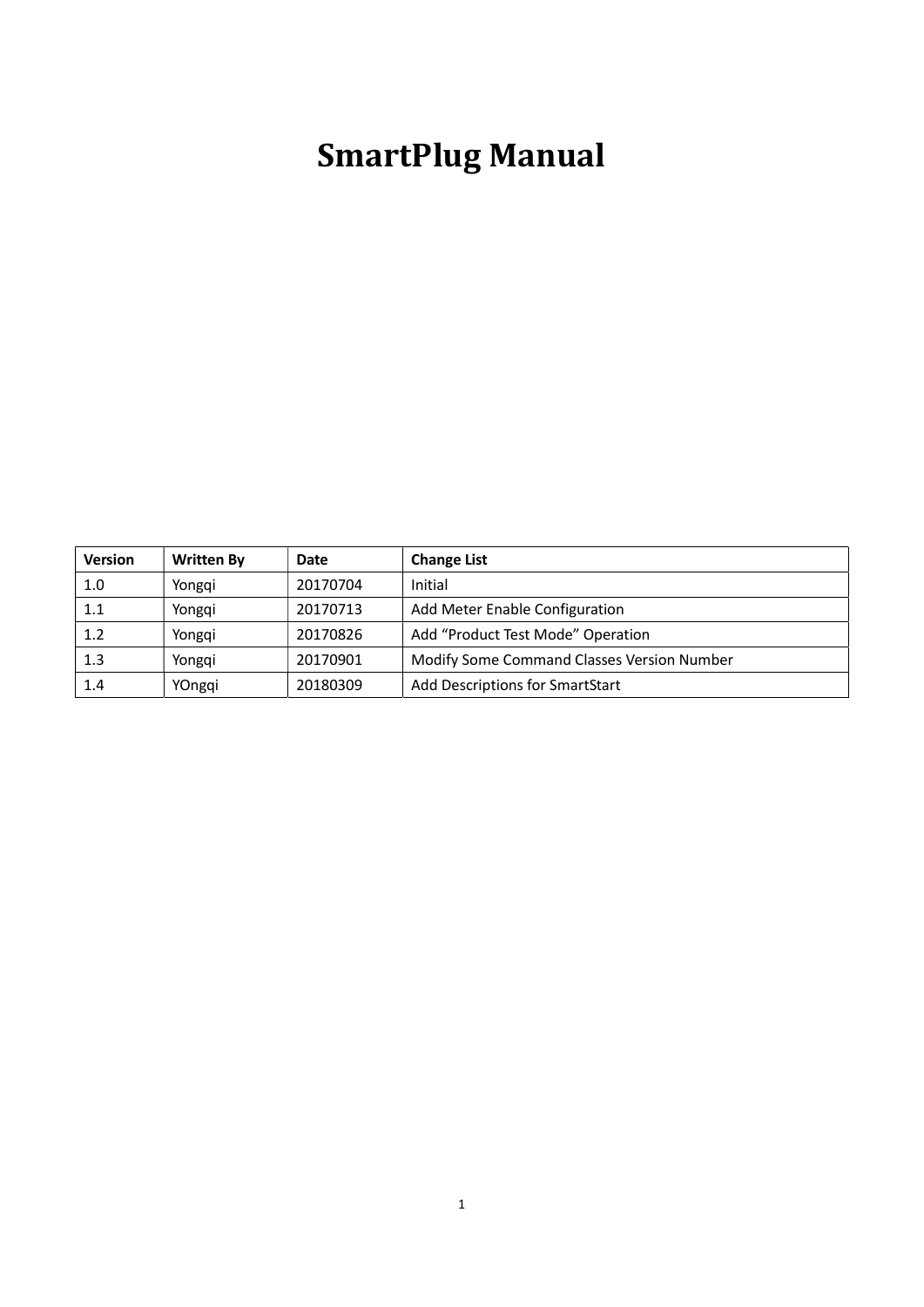SmartPlug is a universal, Z-Wave™ Plus compatible and relay switch in the form of a socket adapter. The device may be used to operate any device up to 3000w power output. The device features voltage, current, active power and power consumption measuring.

This product can be included and operated in any Z-Wave™ network with other Z-Wave™ certified devices from other manufacturers and/or other applications. All non-battery operated nodes within the network will act as repeaters regardless of vendor to increase reliability of the network.

# Z-Wave™ Network Inclusion/Exclusion/Reset

There is one button on the top side of the device, it can be executed inclusion, exclusion and reset from Z-Wave™ network.

| Add <sup>1</sup>                             | 1. Power up the device.<br>Set Z-Wave™ Controller into inclusion<br>2 <sup>2</sup><br>mode<br>3. Press the button 3 times within 1.5s to<br>enter inclusion mode.<br>4. The device will be recognized and<br>automatically included into Z-Wave™<br>Network. | Led will blink with 1s<br>interval until inclusion<br>successful. |
|----------------------------------------------|--------------------------------------------------------------------------------------------------------------------------------------------------------------------------------------------------------------------------------------------------------------|-------------------------------------------------------------------|
| Remove                                       | 1. Power up the device.<br>2, Set Z-Wave™ Controller into exclusion<br>mode<br>3. Press the button 3 times within 1.5s to<br>enter exclusion mode                                                                                                            | Led will blink 3 times<br>with 0.5s interval.                     |
| Factory Reset <sup>2</sup>                   | 1. Power up the device.<br>2. Press and hold the button for 10s until<br>led lights is on, then release the<br>button.                                                                                                                                       | Reset successfully, led<br>will blink 5 times.                    |
| <b>Product</b><br><b>Test</b><br><b>Mode</b> | 1. Press and hold the button.<br>2. Power on the device, device will enter<br>factory product test mode                                                                                                                                                      | blink<br>will<br>Led<br>with<br>100ms interval.                   |
| Send NIF <sup>3</sup>                        | Press the button 3 times within 1.5s                                                                                                                                                                                                                         | Led will blink 3 times                                            |

Notice 1: When device enters into inclusion mode, the device all functionality will be useless. The inclusion mode will be timeout after 30s, user can press the button 3 times within 1.5s to terminate inclusion mode.

Notice 2: Factory Reset will clear the device all Z-Wave™ Network data (include home id, node id, etc…) saved in memory, and restore all configuration parameters to factory default. Please use this procedure only when the network primary controller is missing or otherwise inoperable. Notice 3: NIF – Node Infomation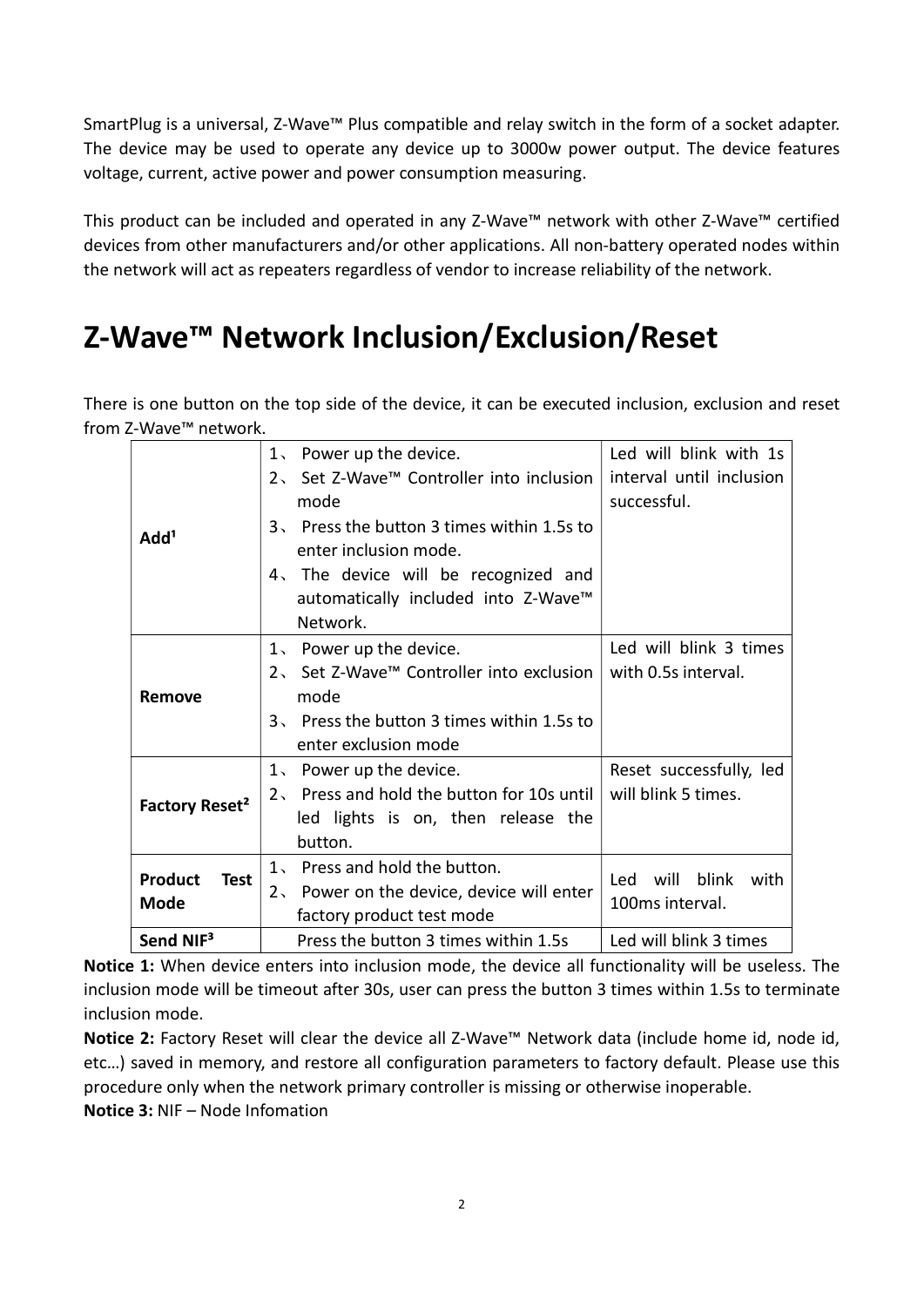# Association

The device supports 2 association groups, and each group supports max 5 associated nodes.

Group 1, Lifeline – All nodes which associated in group 1(lifeline group) will receive the messages that send by device through lifeline.

Group 2, all nodes which associated in group 2 will be controlled by device through BASIC SET command. When device detect a over-current event, the device will trigger a OCP Alarm and send a notification report to controller, the meantime device also send a BASIC SET = 0xFF to the nodes that associated in group 2.

The Command Class supported by each association group is shown in the table below:

| Group        | <b>Command Class</b>         | Command                         |
|--------------|------------------------------|---------------------------------|
| 1 (Lifeline) | COMMAND CLASS SWITCH BINARY  | SWITCH BINARY REPORT            |
|              | COMMAND CLASS METER          | METER REPORT                    |
|              | COMMAND CLASS NOTIFICATION   | NOTIFICATION REPORT             |
|              | COMMAND CLASS DEVICE RESET L | DEVICE RESET LOCALLY NOTIFICATI |
|              | <b>OCALLY</b>                | ΟN                              |
| 2 (Control)  | COMMAND CLASS BASIC          | <b>BASIC SET</b>                |

## Device Functionality and Z-Wave<sup>™</sup> Message Report

The SmartPlug has four main functions: Switch On/Off, electrical parameters measurement over-current protection, and timing.

## Switch On/Off

There are three ways of controlling the outlet switch:

1) Press the button shortly

2) Operated the device Via Z-Wave™ Controller or Others Devices that associated it by Command Class list as below table.

| <b>Wall Plug State</b> | <b>Command Class</b>        | Command           | Value |
|------------------------|-----------------------------|-------------------|-------|
|                        | COMMAND CLASS SWITCH BINARY | SWITCH BINARY SET | 0xFF  |
| <b>ON</b>              | COMMAND CLASS BASIC         | <b>BASIC SET</b>  | 0xFF  |
|                        | COMMAND CLASS SWITCH ALL    | SWITCH ALL ON     |       |
|                        | COMMAND CLASS SWITCH BINARY | SWITCH BINARY SET | 0x00  |
| <b>OFF</b>             | COMMAND CLASS BASIC         | <b>BASIC SET</b>  | 0x00  |
|                        | COMMAND CLASS SWITCH ALL    | SWITCH ALL OFF    |       |

## Electrical Parameters Measuring

The device provides line voltage (V), loaded current (A), active power (W), and accumulated energy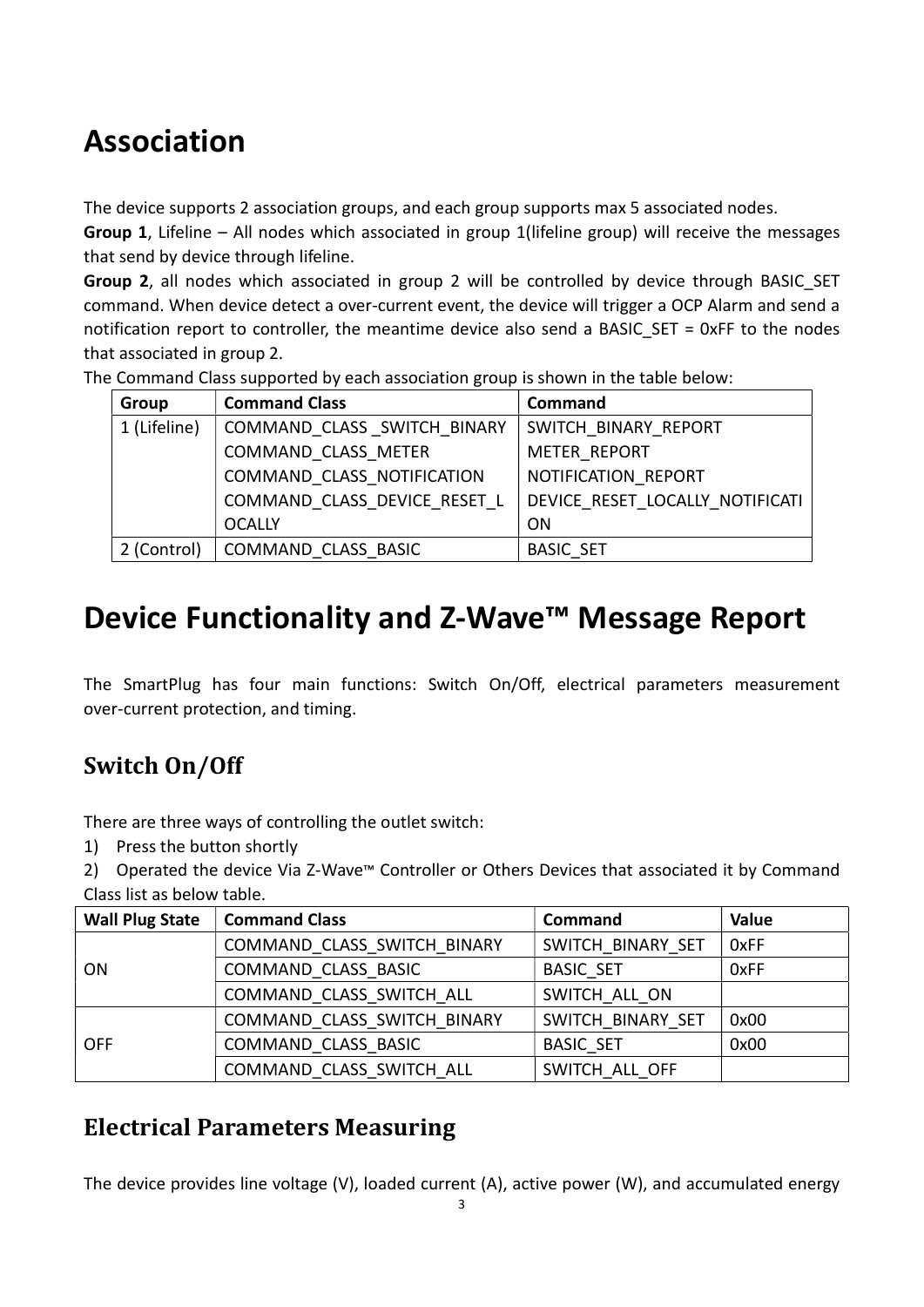consumed (kWh) measurement; the significant digits of the measured result should be two digits after the decimal point;

These electrical parameters result will be reported to the Z-Wave™ controller regularly through the Meter Report of Meter Command Class, the interval of which can be configured by the user by means shown in "Configuration: No.7"

The device also provides the function of reporting the measurement results to the Z-Wave™ controller when the load current changes and the user can set the changed quantity of the load current freely by means shown in "Configuration: No.9"

| <b>Command Class</b> | Command      | <b>Scale</b> | <b>Precision</b> |
|----------------------|--------------|--------------|------------------|
| COMMAND CLASS METER  | METER REPORT | kWh          | 0.01kWh          |
|                      |              | Watt         | 0.01W            |
|                      |              | Volt         | 0.01V            |
|                      |              | Ampere       | 0.01A            |

The electric quantity detection result is reported to Command Class

The max accumulate energy is 21474836.47kWh, if it is over this value, it will be back to 0kWh automatically.

### Over-current Protection

The outlet can provide a maximum load current of 16A, and when the load current exceeds 16A, the load power supply will be automatically cut off. And it will inform the host of the overload of the outlet through NOTIFICATION REPORT of the Notification Command Class, and meanwhile, the LED light of the outlet will flash with an interval of one second; Users can remove the overload alarm by pressing the button or sending SWITCH\_BINARY\_SET=0xFF, and for safety's sake, before that, users should remove the load from the outlet first.

Users can control the maximum output current of the outlet by setting the maximum output current, the setting method of which is shown in "Configuration: No. 8".

| Command Class  | COMMAND CLASS NOTIFICATION                                   |
|----------------|--------------------------------------------------------------|
| <b>Command</b> | NOTIFICATION REPORT                                          |
| Type           | NOTIFICATION TYPE POWER MANAGEMENT (0x08)                    |
| Event          | NOTIFICATION EVENT POWER MANAGEMENT OVERLOAD DETECTED (0x08) |

Overload protection communication Command Class

### Timer

The device also provides the function of timing, and users can turn off the outlet by opening this function and setting the time cycle, the setting method of which is shown in "Configuration: No.4 - 5".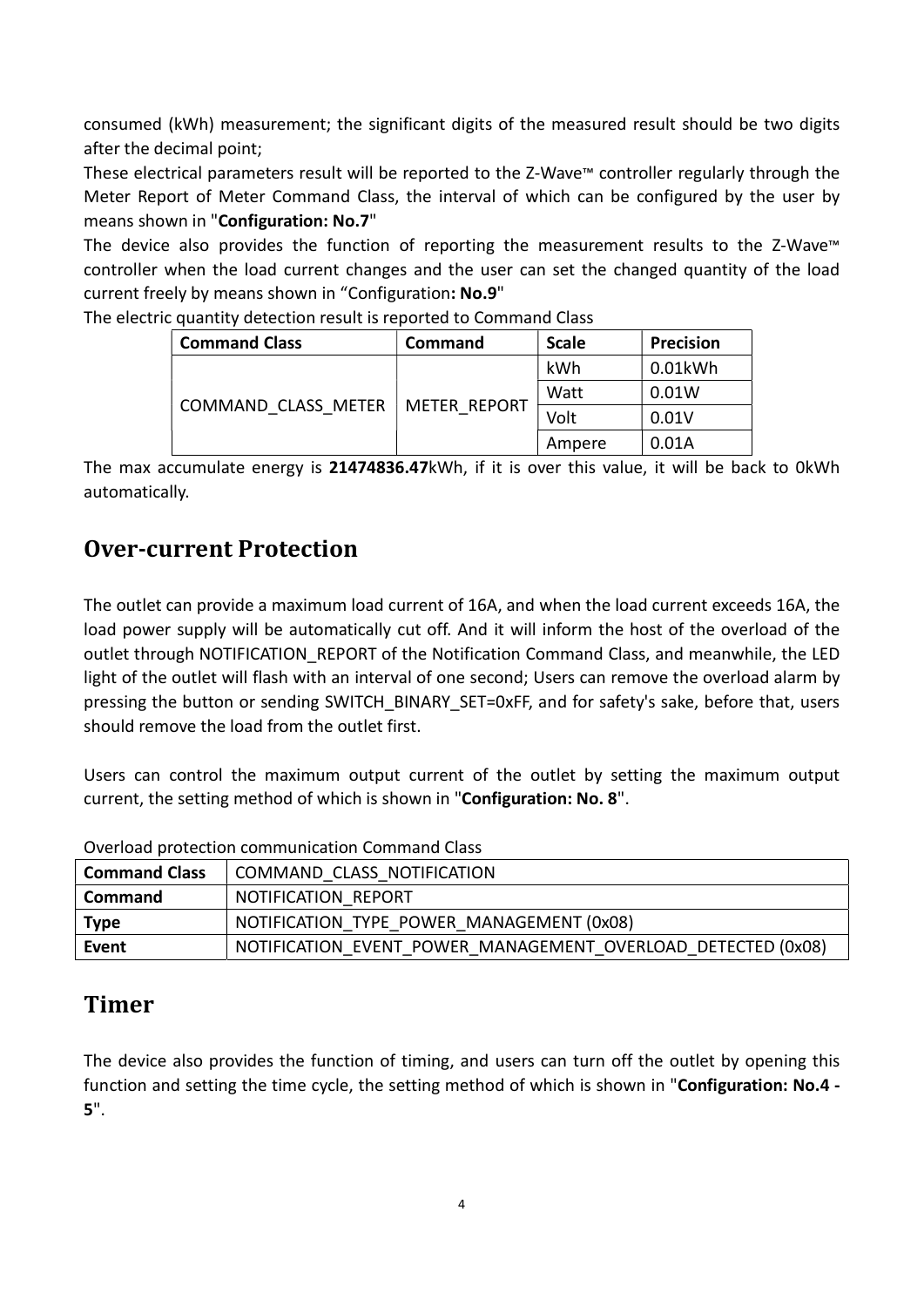## Command Class Configuration

The device supports the controller to configure parameters of the device through Configuration Command Class, and the device has 9 parameters available for users to set according to their different needs:

1) Relay On/Off state Saved Disable

Sets this configuration to '1', the device will save the current relay state, and after the device is powered down and restarted, it will automatically recover to the relay state before power-down.

| Parameter Number   Size (Byte) | <b>Available Settings</b> | Default value |
|--------------------------------|---------------------------|---------------|
|                                |                           |               |

#### 2) Button Switch Function Disable

Setting this configuration as '0' will be disabling to turn on and off the relay by pressed button.

| Parameter Number   Size (Byte) | <b>Available Settings</b> | Default value |
|--------------------------------|---------------------------|---------------|
|                                |                           |               |

#### 3) LED indication Disable

Setting this configuration as '0' will disable led light on when turn on the device. This setting is invalid during device power-up.

| Parameter Number   Size (Byte) | <b>Available Settings</b> | <sup>I</sup> Default value |
|--------------------------------|---------------------------|----------------------------|
|                                |                           |                            |

4) Timer Enable

Setting this configuration as '1' will start the timing function of the plug, and the length of time is determined by the setting of "Configuration: No.5".

This function can only provide the time to turn off device function when the device is open.

| Parameter Number   Size (Byte) | <b>Available Settings</b> | Default value |
|--------------------------------|---------------------------|---------------|
|                                |                           |               |

#### 5) Timing Length Setting

This configuration sets the time length for turning off the device. This configuration is only valid when "Configuration No.4" is set to '1'. Unit: minute.

| Parameter Number   Size (Byte) | <b>Available Settings</b> | Default value (min) |
|--------------------------------|---------------------------|---------------------|
|                                | $0 \approx 32767$         | 120                 |

#### 6) Meter reporting function Disable

This configuration sets the meter report function enabled or disabled.

- '0' Disable meter measuring and reporting functions whatever others configurations
- '1' Enable meter measuring and reporting function.

When device is detected an OCP event or the relay turned on or turned off, device still will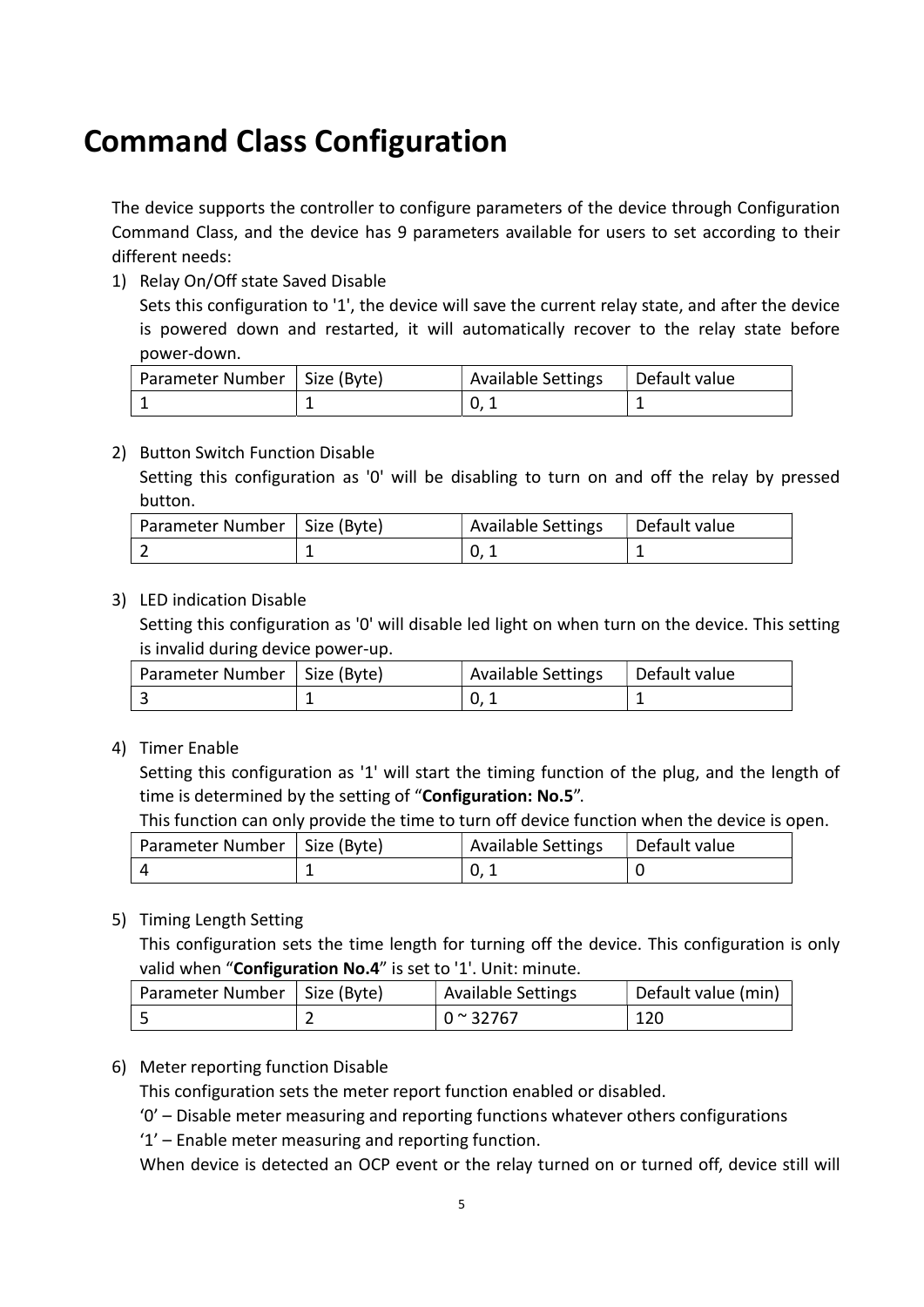report all meter values once if this configuration sets to '0'.

| Parameter Number   Size (Byte) | <b>Available Settings</b> | Default value |
|--------------------------------|---------------------------|---------------|
|                                |                           |               |

#### 7) Interval of meter reporting setting

This configuration sets the interval of reporting electric quantity detection result. This parameter is only valid when Parameter 6 is set as '1'. Unit: Second.

| Parameter Number   Size (Byte) | Available Settings | Default value |
|--------------------------------|--------------------|---------------|
|                                | $30 \approx 32767$ | 300           |

#### 8) Maximum output current setting

This configuration sets the maximum output current that the device can provide. When the current consumed by the load is greater than the setting value, the device will automatically cut off the power of the load and send out alarm information. Unit: A (Ampere).

This value must be great than the alarm value defined in Parameter 10.

| Parameter Number | Size (Byte) | Available Settings | Default value (A) |
|------------------|-------------|--------------------|-------------------|
|                  |             | $1~^\sim 16$       |                   |

#### 9) Current Differential Setting

This configuration sets the changed value of the load current (volatility). When the differential between two measurements of current consumed by the load exceeds the value set by this configuration, the device will report the last measured results automatically to the controller.

#### The changed value = [Value]  $\times$  0.01A.

| Parameter Number   Size (Byte) | <b>Available Settings</b> | Default value |
|--------------------------------|---------------------------|---------------|
|                                | $1^{\sim} 1600$           | 50            |

10) Current Alarm Value

This configuration sets the alarm value of the load current (volatility). When the load current is large than this value, the led will be indicated with yellow. Unit: A (Ampere).

|                                | This value must be less than the max. output value defined in <b>Parameter 8</b> . |               |
|--------------------------------|------------------------------------------------------------------------------------|---------------|
| Parameter Number   Size (Byte) | Available Settings                                                                 | Default value |
| 10                             | $1 \sim 15$                                                                        | 13            |

## **SmartStart**

This device supports SmartStart function. QR code printed by laser can be found on surface of product and the outside of packing box. And the full DSK code is printed can be found on the packing box.

The device will enter SmartStart if the device is not included in network after power up. And then 2<sup>nd</sup> SmartStart time delay approximately 16s

3<sup>rd</sup> SmartStart time delay approximately 32s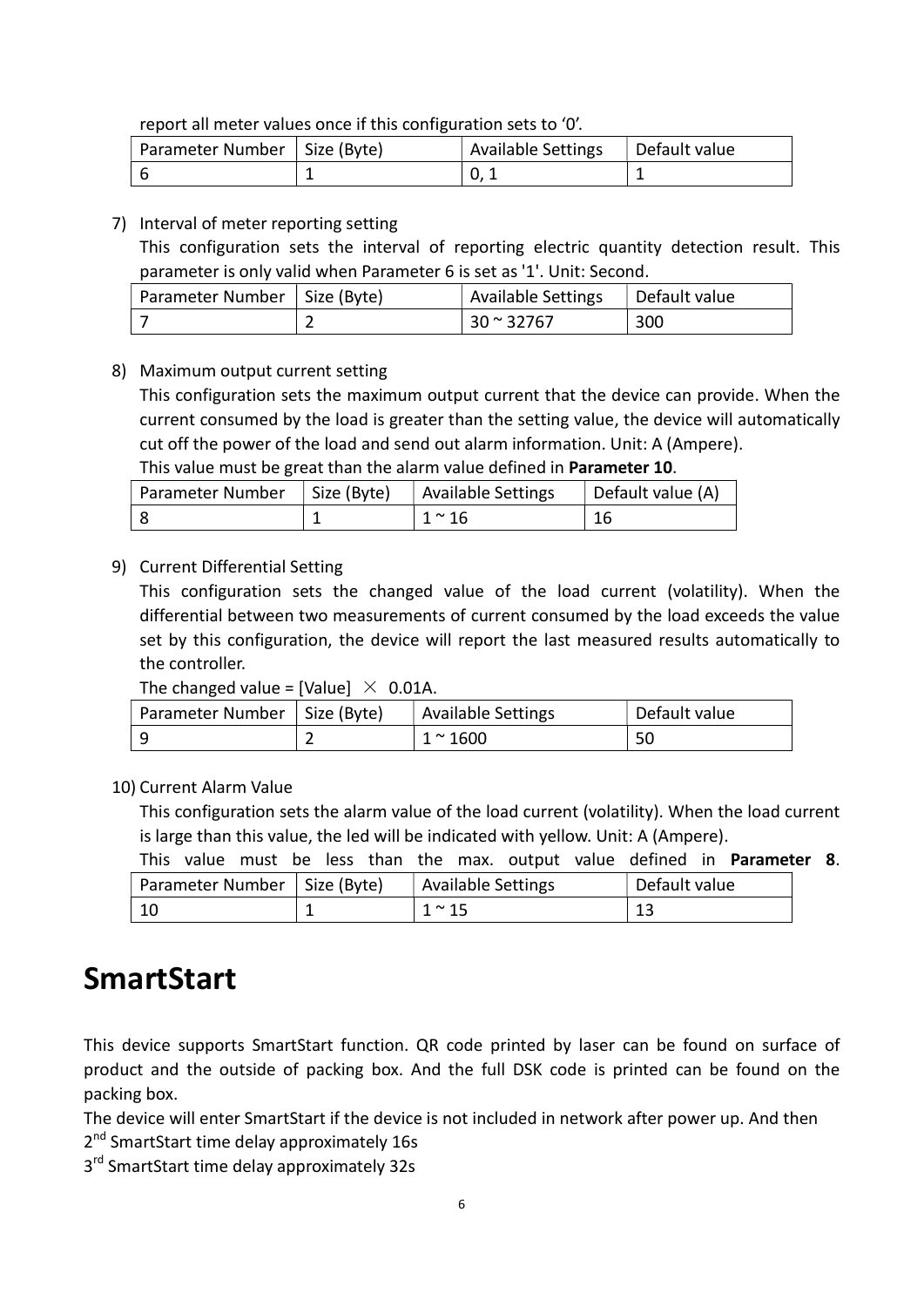4<sup>th</sup> SmartStart time delay approximately 64s

5<sup>th</sup> SmartStart time delay approximately 128s

6<sup>th</sup> SmartStart time delay approximately 256s

7<sup>th</sup> SmartStart time delay approximately 512s

Afterwards, the Smartstart mode will be auto running with 512 second interval until device is included successfully.

## Security Network

The device supports the security function with and  $S2 + S$ martStart encrypted communication. The device will auto switch to the security mode when the device included with a security controller. In the security mode, the follow commands must use security or security\_2 command class wrapped to communicate, otherwise the device will not response any commands.

### Security Keys

This device supports security levels are listed in below table:

| <b>Security Levels</b>          | Support (Yes/No) |
|---------------------------------|------------------|
| SECURITY KEY SO                 | Yes              |
| SECURITY KEY S2 UNAUTHENTICATED | Yes              |
| SECURITY KEY S2 AUTHENTICATED   | Yes              |
| SECURITY KEY S2 ACCESS          | N٥               |

## All Supports Command Class

This device supports Z-Wave Command Class as follows:

- \* COMMAND\_CLASS\_ZWAVEPLUS\_INFO (V2)
- \* COMMAND\_CLASS\_SECURITY (V1)
- \* COMMAND\_CLASS\_SECURITY\_2 (V1)
- \* COMMAND\_CLASS\_TRANSPORT\_SERVICE (V2)
- \* COMMAND\_CLASS\_VERSION (V3)
- \* COMMAND\_CLASS\_POWERLEVEL (V1)
- \* COMMAND\_CLASS\_ASSOCIATION (V2)
- \* COMMAND\_CLASS\_MULTI\_CHANNEL (V4)
- \* COMMAND\_CLASS\_MULTI\_CHANNEL\_ASSOCIATION (V3)
- \* COMMAND\_CLASS\_ASSOCIATION\_GRP\_INFO (V1)
- \* COMMAND\_CLASS\_MANUFACTURER\_SPECIFIC (V2)
- \* COMMAND\_CLASS\_DEVICE\_RESET\_LOCALLY (V1)
- \* COMMAND\_CLASS\_SWITCH\_ALL (V1)
- \* COMMAND\_CLASS\_SWITCH\_BINARY (V2)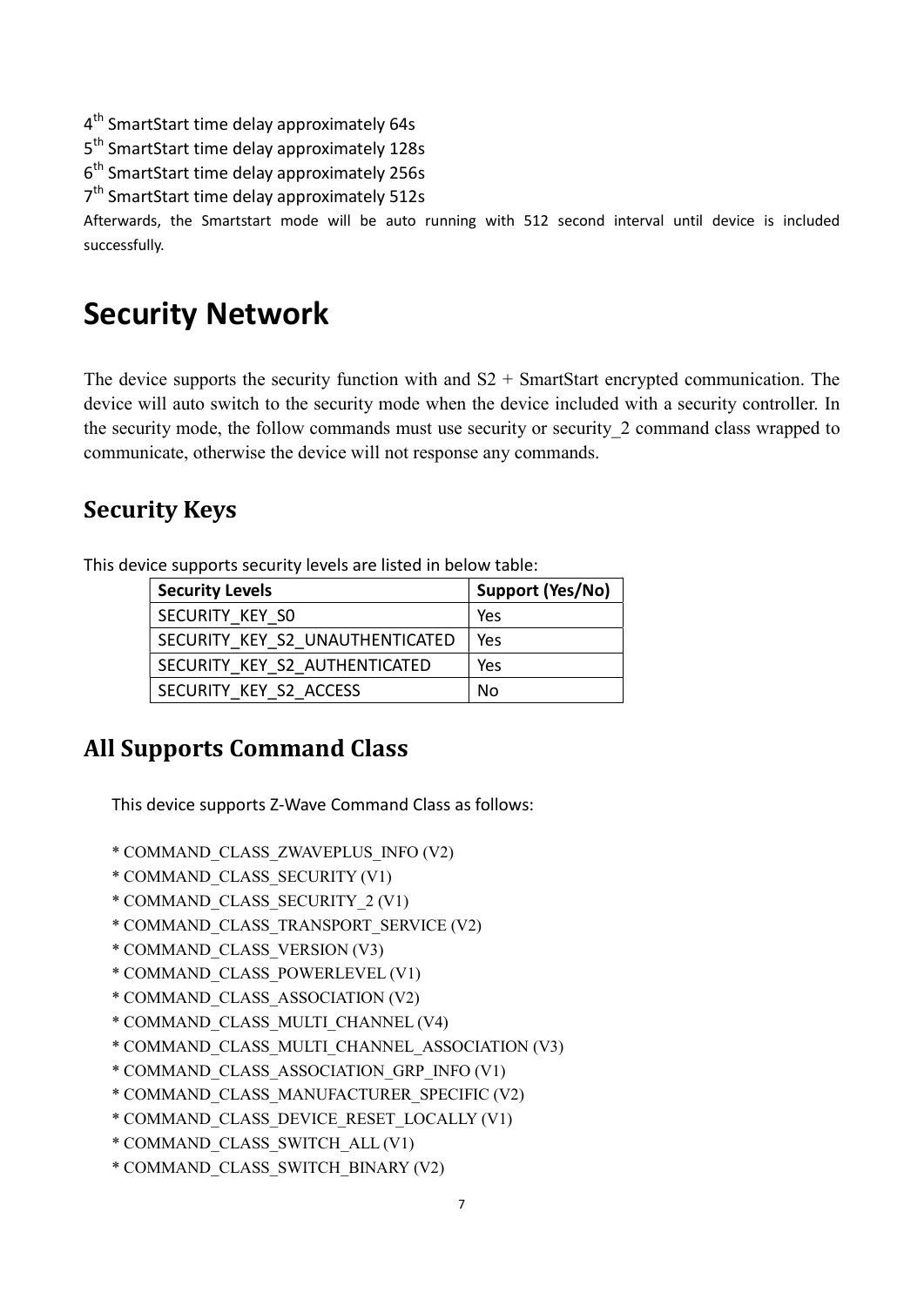- \* COMMAND\_CLASS\_METER (V4)
- \* COMMAND\_CLASS\_NOTIFICATION (V8)
- \* COMMAND\_CLASS\_CONFIGURATION (V1)
- \* COMMAND\_CLASS\_SUPERVISION (V1)

### All Security Command Class in Security Network

The Z-Wave Command Classes are secured in security network as follows:

- \* COMMAND\_CLASS\_VERSION (V2)
- \* COMMAND\_CLASS\_POWERLEVEL (V1)
- \* COMMAND\_CLASS\_ASSOCIATION (V2)
- \* COMMAND\_CLASS\_MULTI\_CHANNEL (V4)
- \* COMMAND\_CLASS\_MULTI\_CHANNEL\_ASSOCIATION (V3)
- \* COMMAND\_CLASS\_ASSOCIATION\_GRP\_INFO (V1)
- \* COMMAND\_CLASS\_MANUFACTURER\_SPECIFIC (V2)
- \* COMMAND\_CLASS\_DEVICE\_RESET\_LOCALLY (V1)
- \* COMMAND\_CLASS\_SWITCH\_ALL (V1)
- \* COMMAND\_CLASS\_SWITCH\_BINARY (V2)
- \* COMMAND\_CLASS\_METER (V4)
- \* COMMAND\_CLASS\_NOTIFICATION (V8)
- \* COMMAND\_CLASS\_CONFIGURATION (V1)

### Non-Secure Command Class in Secure Network

Unsecure Command Class which included in a secure Z-Wave Network is listed in unsecure node information.

- \* COMMAND\_CLASS\_ZWAVEPLUS\_INFO (V2)
- \* COMMAND\_CLASS\_SECURITY (V1)
- \* COMMAND\_CLASS\_SECURITY\_2 (V1)
- \* COMMAND\_CLASS\_TRANSPORT\_SERVICE (V2)
- \* COMMAND\_CLASS\_SUPERVISION (V1)

## Led Action Indicator

| <b>LED Color</b> | <b>Led Display Status</b>      | <b>Description</b>                     |  |
|------------------|--------------------------------|----------------------------------------|--|
| Pink             | Blink 5 Times (1s Interval)    | Power on and Not Add in Z-Wave Network |  |
|                  | Blink 3 Times (500ms Interval) | Device has Added in a Z-Wave network:  |  |
|                  |                                | 1, Send a Node Information.            |  |
|                  |                                | 2, Enter Exclusion Mode.               |  |